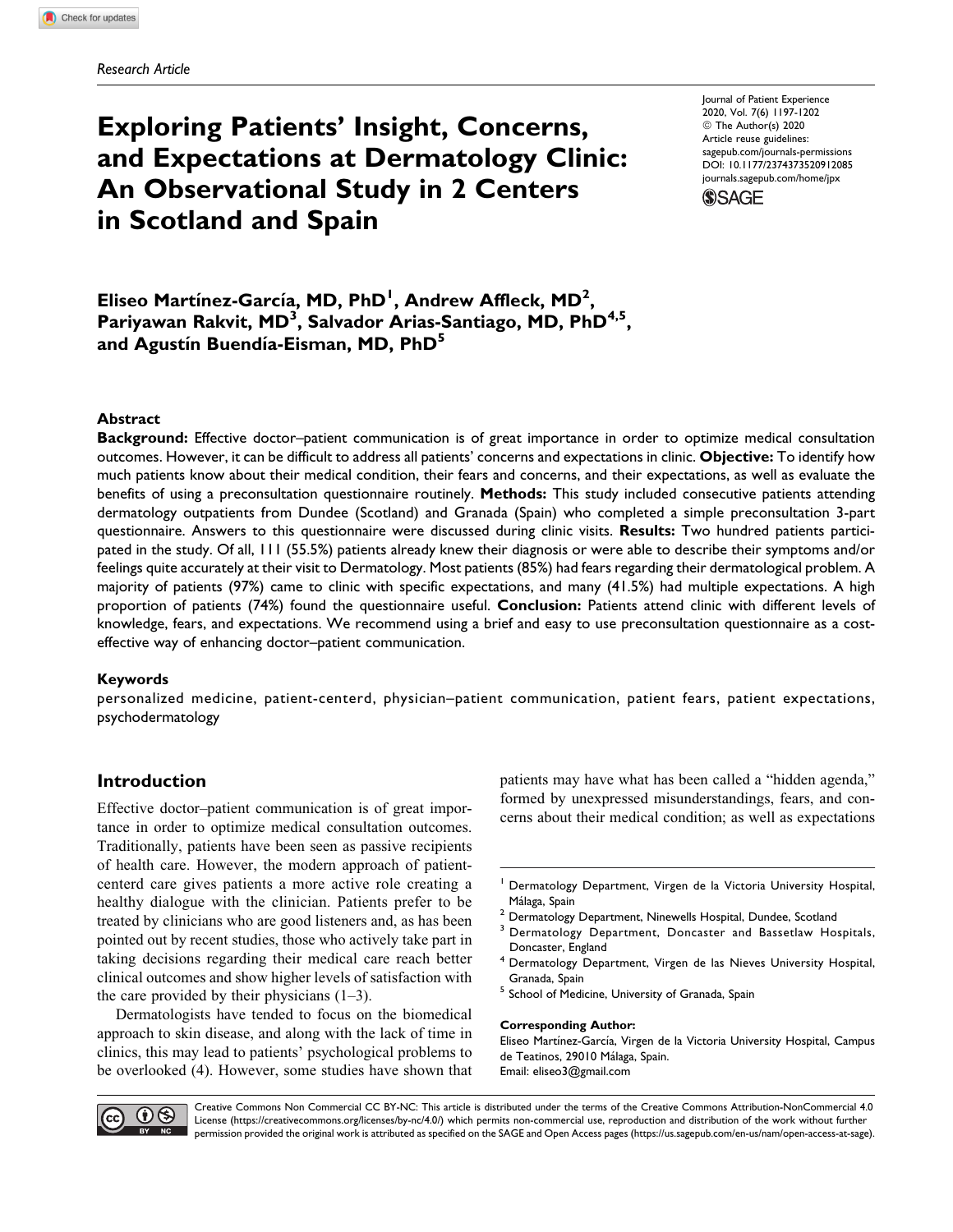about the care that their doctors will provide (5). These cognitive aspects of patient perceptions are particularly relevant in dermatology, as there is a high prevalence of distress and psychological morbidity (4–7).

In order to optimize the communication with our patients, the authors use a simple preconsultation 3-part questionnaire for all new consultations influenced by a previous publication (5). The goal of the study was to clarify how much patients know about their medical condition, their fears and concerns and their expectations regarding the consultation, as well as evaluate the benefits of using the preconsultation questionnaire routinely. At the same time, we aimed to compare the results between 2 different populations: Dundee (Scotland) and Granada (Spain).

# **Material and Methods**

This study was conducted with the participation of the School of Medicine of the University of Granada (Granada, Spain) and the Dermatology Departments at Granada University Hospital Complex (Granada, Spain) and Ninewells Hospital (Dundee, Scotland).

We studied consecutive patients referred to dermatology outpatients by their general practitioner (GP). One preconsultation questionnaire, with 3 open-ended questions, was handed to each patient while they were waiting to be seen by the dermatologist. The authors use the questionnaire routinely in their clinical practice. New patients are asked to complete the answers to the 3 questions if they wish, that is, it is optional. The 3 questions asked were as follows: "What do you understand about your skin condition and the reason you are here today?," "Do you have any fears or concerns about your skin condition?," and "What do you hope or expect to get out of the consultation today?" to explore insight, concerns, and expectations, respectively. In patients with difficulties completing the questionnaire (eg, young children) their caregivers were asked to fill the questionnaire on their behalf. The preconsultation questionnaire results were discussed with the dermatologist during the consultation, and the patient was asked for his/her opinion regarding the usefulness of the questionnaire.

Patient's age, sex, and diagnosis were collected. For each patient, the dermatologist completed a questionnaire pointing out whether the preconsultation questionnaire had influenced therapeutic decisions, possible external factors that influenced patients' expectations, and whether these were realistic or not. We considered external factors those elements that were not present in clinic but had an impact on patients' expectations (such as friends, Internet, or mass media).

Patients' answers were grouped by categories in order to facilitate the statistical analysis. Therefore, patients' knowledge about their skin condition was classified as follows: he/ she didn't know anything, he/she poorly described his/her symptoms and/or feelings, he/she described his/her symptoms and/or feelings quite accurately, and he/she knew the

diagnosis. Patients' fears and concerns were grouped within the following categories: reassurance and advice, diagnosis, treatment, improve his/her symptoms, and get a definitive cure. Regarding patients' expectations, the categories considered were reassurance and advice, diagnosis, treatment, improvement of symptoms, and a definitive cure. Finally, patients' diagnoses were gathered between the following categories: skin cancer, benign skin lesions (eg, seborrheic keratosis), inflammatory dermatoses (eg, psoriasis), infectious dermatoses, and noninflammatory dermatoses (where pathologies not suitable for being classified within the other groups were included, such as vitiligo, hirsutism, or body image disorders).

# *Ethical Aspects*

The questionnaire is routinely used in our clinics, therefore its use for this study did not require any additional intervention on patients' care. Granada University Hospital and Dundee Hospital explored the need for ethical approval or Caldicott guardian approval—both were considered unnecessary and rather the project was felt appropriate to come under the category of "assessment of quality of service provision." The information gathered in this study was analyzed ensuring that the anonymity of patients was strictly preserved.

#### *Statistical Analysis*

A descriptive analysis of the demographic features and the answers gathered in the questionnaires was performed. Subgroups of patients (established by: gender [male or female], age [over or under 30 years), diagnosis and city [Dundee or Granada]) were compared using the Chi-square test. Value of  $P < 0.05$  was considered statically significant in tests. SPSS software (version 20.0.0; IBM Corp, Somers, New York) was used for the statistical analyses.

# **Results**

A prospective sample of 200 (79 males and 121 females) patients, with a mean age of 47.55 years (range: 2-88) was studied (Table 1). Patients were grouped by diagnoses in Table 1. In the first question ("What do you understand about your skin condition and the reason you are here today?") most patients showed a good level of knowledge regarding their dermatological condition. We found 111 (55.5%) patients who either knew their diagnosis or were able to describe their symptoms and/or feelings quite accurately. A minority of patients (27 [13.5%]) expressed no knowledge of their dermatological condition or left the question unanswered.

Answers to the second question ("Do you have any fears or concerns about your skin condition?") are grouped by categories in Table 1. Fear to a future deterioration of their skin condition (ie, worsening of his/her psoriasis) was higher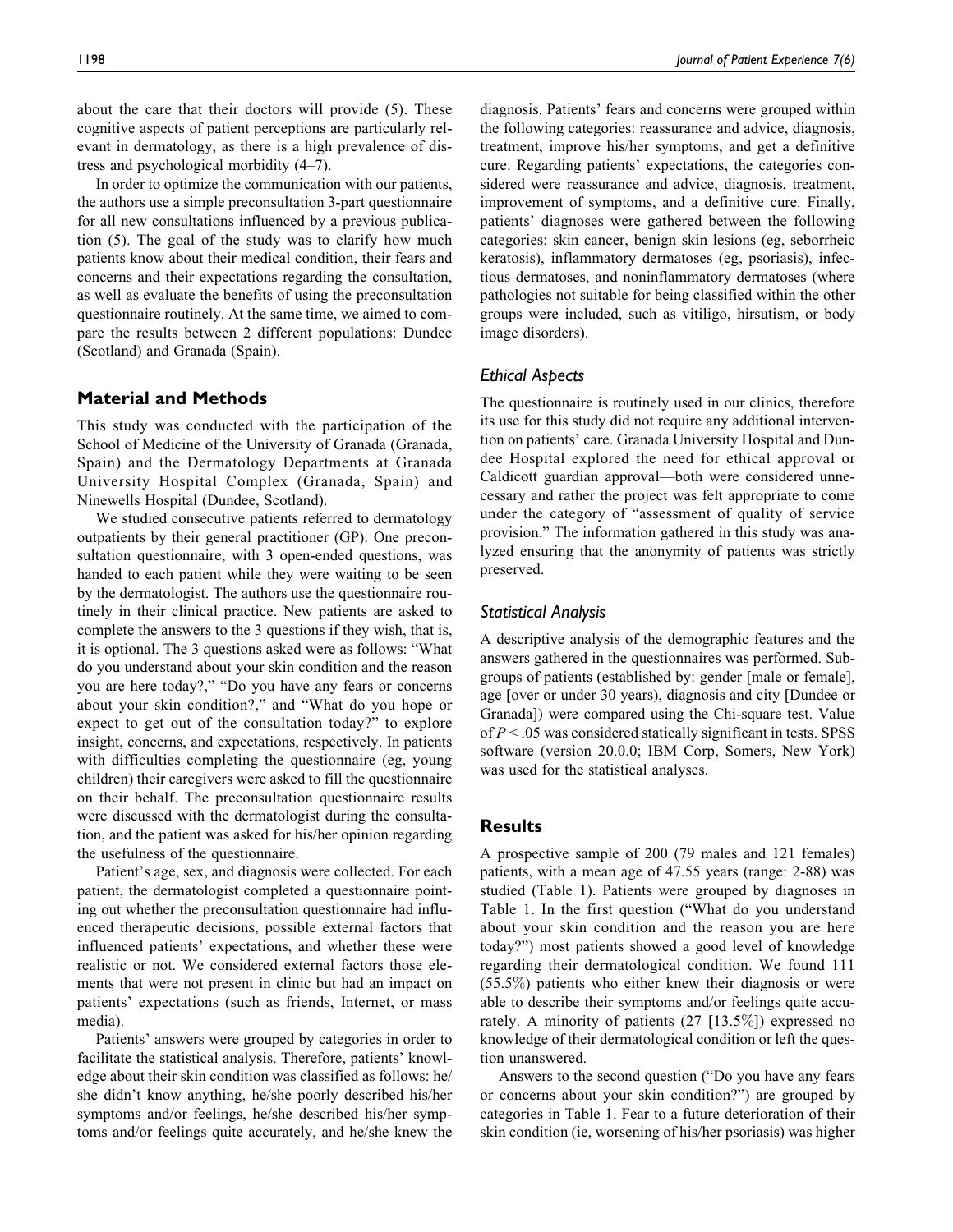| <b>rable 1.</b> Summary or rations readines and $\tau$ |                |                    |
|--------------------------------------------------------|----------------|--------------------|
| Gender                                                 | Male           | Female (n)         |
| Spanish patients                                       | 33 (16.5%)     | 67 (33.5%)         |
| Scottish patients                                      | 45 (22.5%)     | 54 (27%)           |
| Age                                                    | Mean (range)   | Standard deviation |
| Spanish patients                                       | 44.35 (2-88)   | 20.397             |
| Scottish patients                                      | 51.52 (8-88)   | 20.807             |
| Diagnosis                                              | Number         | %                  |
| Benign lesion                                          | 56             | 28                 |
| Skin cancer                                            | 55             | 27.5               |
| Inflammatory dermatosis                                | 54             | 27                 |
| Noninflammatory                                        | 29             | 14.5               |
| dermatosis                                             |                |                    |
| Infectious dermatosis                                  | 6              | 3                  |
| Patients' fears                                        | Number         | %                  |
| No fear stated                                         | 30             | 15                 |
| One fear stated                                        | 133            | 66.5               |
| Multiple fears stated                                  | 37             | 18.5               |
| Fears grouped by categories                            | Number         | %                  |
| Cancer                                                 | 39             | 19.5               |
| Symptoms                                               | 26             | 13                 |
| Persistence                                            | 37             | 18.5               |
| Deterioration                                          | 25             | 12.5               |
| Infectivity                                            | 4              | 2                  |
| Unsightliness                                          | 8              | 4                  |
| Scarring                                               | 8              | 4                  |
| Patients' expectations                                 | Number         | %                  |
| No expectation stated                                  | 6              | 3                  |
| One expectation stated                                 | Ш              | 55.5               |
| Multiple expectations stated                           | 83             | 41.5               |
| Expectations grouped by                                | Number         | %                  |
| categories                                             |                |                    |
| Treatment                                              | 79             | 39.5               |
| Diagnosis                                              | 69             | 34.5               |
| Reassurance                                            | 66             | 33                 |
| Definitive cure                                        | 37             | 18.5               |
| Improvement                                            | 34             | 17                 |
| External factors influencing                           | Number         | %                  |
| expectations                                           |                |                    |
| Family and friends                                     | 24             | 12                 |
| GP                                                     | 23             | I I.5              |
| Internet                                               | 3              | 1.5                |
| Mass media                                             | 3              | 1.5                |
| Others                                                 | $\overline{7}$ | 3.5                |

**Table 1.** Summary of Patients' Features and A

Abbreviation: GP, general practitioner.

among women (19.8% vs 6.8%, Pearson Chi-square  $=$ 4.546,  $P = .033$ ). Patients who were younger than 30 years showed higher fear regarding symptoms (40% vs 8.6%, Pearson Chi-square  $= 13.914, P < .001$ ), persistence of the dermatological condition (53.1% vs 15.3%, Pearson Chisquare  $= 11.288$ ,  $P = .001$ ), future deterioration of their condition (28.9% vs 10.2%, Pearson Chi- square  $=$  5.873,  $P = .015$ ), and scarring (16.7% vs 0.6%, Pearson Chi-square  $= 17.881, P < .001$ ). Patients attending clinic for inflammatory dermatoses showed more risk of presenting multiple fears (41.7% vs 17.3%, Pearson Chi- square  $=$  5.406, P  $=$ .02) and were more worried about: symptoms (21.6% vs 11.2%, Pearson Chi-square = 4.444,  $P = .035$ ) and



**Figure 1.** Patients' fears by country.

persistence (64.5% vs 12.9%, Pearson Chi-square  $=$ 19.484,  $P < .001$ ). There was no significant difference between Scottish and Spanish patients regarding their fears (Figure 1) although, interestingly, 4 Spanish patients stated fear of infectivity while no Scottish patient seemed to have this concern (although it was not possible to prove statically significant difference due to the low number of cases).

Patients' expectations, gathered in the third question ("What do you hope or expect to get out of the consultation today?"), are grouped by categories in Table 1. Eighty-three (41.5%) patients stated multiple expectations. Assessing the answers, and after discussing with patients, it was noticed that 27% of them had been influenced by external factors (Table 1). Statistical analysis showed that Spanish GPs appear to have greater influence over patients' expectations than Scottish GPs (20% vs 3%, Pearson Chi-square  $=$ 14.198,  $P < .001$ ). According to the criteria of the doctor who saw the patient, most patients (185 [92.5%]) had realistic expectations, with 11 (5.5%) patients who requested a cure for an incurable condition. Interestingly, we found that patients with an inflammatory dermatosis had a higher proportion of nonrealistic expectations (14.7% vs 0.47%, Pearson Chi-square  $= 14.780, P = .001$ . Doctors reported that in 24 (12.5%) patients the information collected thanks to the questionnaire did modify the therapeutic approach.

Most patients completely or partially answered the preconsultation questionnaire (only 36 [18%] returned the questionnaire without having answered at least 1 of the 3 open questions). Three (1 was 2 years old and other 2 were 8 years old) children were unable to fulfil the questionnaire and were helped by their parents. When patients were asked for their feedback regarding the questionnaire: 148 (74%) patients thought that it had been useful,  $22$  (11.1%) considered that it had not been of any help, and 29 (14.5%) were not sure. Some examples of the patients' feedback are shown in Table 2.

# **Discussion**

In order to understand and better help our patients, it is very important to address their misunderstandings, fears, and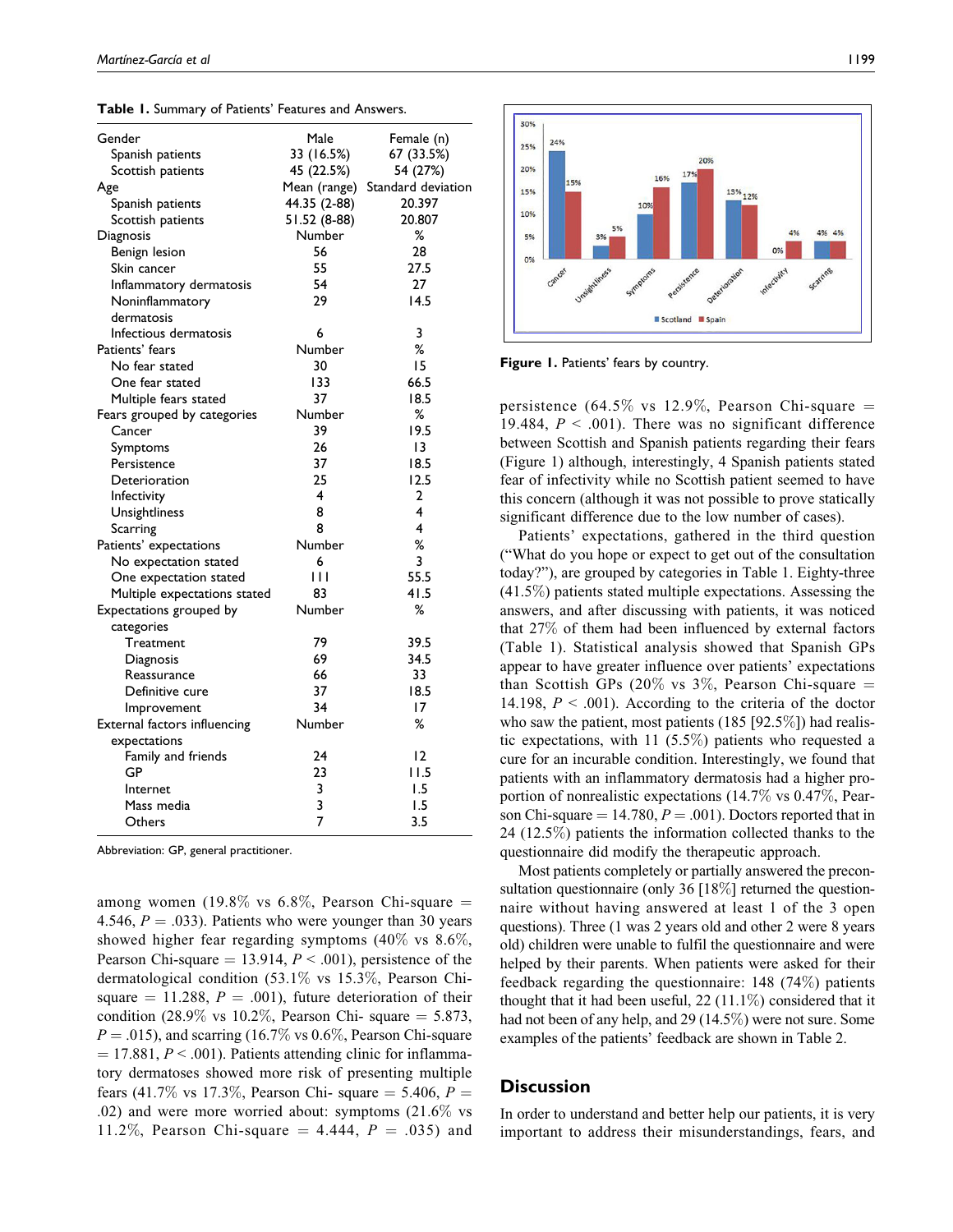**Table 2.** Patients' Feedback on the Use of Questionnaire.

| Positive Qualitative Feedback                                                                                                                                                                                                                                                                           | Negative Qualitative<br>Feedback                                                                                                                                                                 |
|---------------------------------------------------------------------------------------------------------------------------------------------------------------------------------------------------------------------------------------------------------------------------------------------------------|--------------------------------------------------------------------------------------------------------------------------------------------------------------------------------------------------|
| "Does concentrate one's thoughts"<br>"Liked feedback at the end"<br>"Helps to cover things you might<br>forget to say if nervous"<br>"Sometimes easier to write things<br>down about your feelings than<br>talk about them"<br>"Makes you stop and think and face<br>the truth especially if in denial" | "I struggle with writing and<br>would prefer to avoid it"<br>"Danger of having too much<br>paper"<br>"Not for me"<br>"More to help you than me"<br>"Difficult to complete<br>without my glasses" |

expectations. In the clinical setting, patients are rarely asked about their view of their illness. However, when a patient faces a health threat such as a new symptom or diagnosis, he/ she will actively build cognitive models of this threat, and this mental representation will determine how they respond. The fascinating aspect of illness perceptions is how patients with the same illness can have widely different perceptions, and these perceptions are important in guiding coping strategies and illness-specific behaviours such as adherence to treatment (8–10). Thus, the high value of disclosing patients' insights regarding their condition.

Studies have shown that patients with long-term diseases who are more knowledgeable about their condition are more capable of coping with their symptoms and show better overall outcomes (11). On the other hand, patients with misbeliefs about their illness may fall into unhelpful coping strategies and, at the same time, are less prone to follow the recommendations given by their physicians. We believe that encouraging patients to share their knowledge about their condition is a good way of addressing patients' misconceptions.

Patients' fears and concerns have a huge role on their well-being and also on their therapeutic outcome. While it's natural for anyone to feel fear under a health threat, irrational and excessive fear can lead into other problems such as anxiety and depression, which can be more dangerous than the original issue that motivated them. Some fears may prevent patients from seeking help or undergo diagnostic or therapeutic procedures. At the same time, rational and well managed fear can increase patients' compliance with treatment (9, 10).

Our results highlight the great importance of doctor– patient communication, in any medical practice, which becomes especially relevant in dermatological patients (1– 3, 12), where patients have a wide range of fears and expectations that are frequently not volunteered during their visit to the dermatologists. Dermatological conditions and, their impact on patients' well-being, can be underestimated, partially, because many dermatological problems are not life-threatening (13). Moreover, the general low level of dermatological knowledge among physicians may have also be underrecognized (16). Regarding patients' expectations, it is essential to identify them and, as much as possible, meet them, since this has been reported as the most important predictor of patient satisfaction (17). Our results show that most patients have realistic expectations of treatment (39.5%), diagnosis (34.5%), and reassurance (33%). The first 2 aspects (treatment and diagnosis) have been largely addressed in medical literature and discussed in great detail in clinic letters. However, the importance given to providing appropriate and reassuring information to patients has been low, even though it is of high importance for patients (33% stated that they wished this attention). One must bear in mind that, offering detailed scientific explanations (frequently difficult to understand for nonmedical professionals) (18) or requesting diagnostic tests (which, sometimes, instead of reassuring the patient, may increase his/her level of anxiety) (19,20) may be inadequate to address patients' real concerns. At this point, a doctor's ability to identifying patient's true fears and worries becomes essential, otherwise the patient may leave the consultation more concerned than before (19,21,22).

Although new technologies, for example, the Internet (23) may greatly influence many patients' expectations, our results suggest that in our populations (Dundee and Granada) there are other factors of higher importance when it comes to creating expectations, that is, friends, family, and GPs. One explanation for this might be that patients are aware that not all information on the Internet is reliable, while comments or experiences from their close ones might have a more powerful impact in the way they understand their illness and how to manage it.

In this study, a preconsultation questionnaire was used to help recognize patients' knowledge about their skin condition(s), fears and concerns, and expectations regarding their visits to our clinics. These issues may be easily overlooked in our busy clinics. We consider that this questionnaire provides several advantages in dermatological clinical practice. On one hand, a simple and easy to use questionnaire which can be completed by the patients while waiting to see the doctor can encourage the patient to take an active role in clinic from the first moment. Moreover, the questionnaire helps to "break the ice" and send an important and powerful message to the patient: his/her doctor is concerned about his/ her feelings and personal point(s) of view. Another advantage is that it allows patients to put their thoughts together before meeting their dermatologist. Additionally, some patients find it easier to express their feelings by writing rather than talking, and the assessment of the questionnaire during clinic promotes the discussion of topics with high value for patients that, otherwise, could be omitted. Going over the answers to the 3 questions at the end of the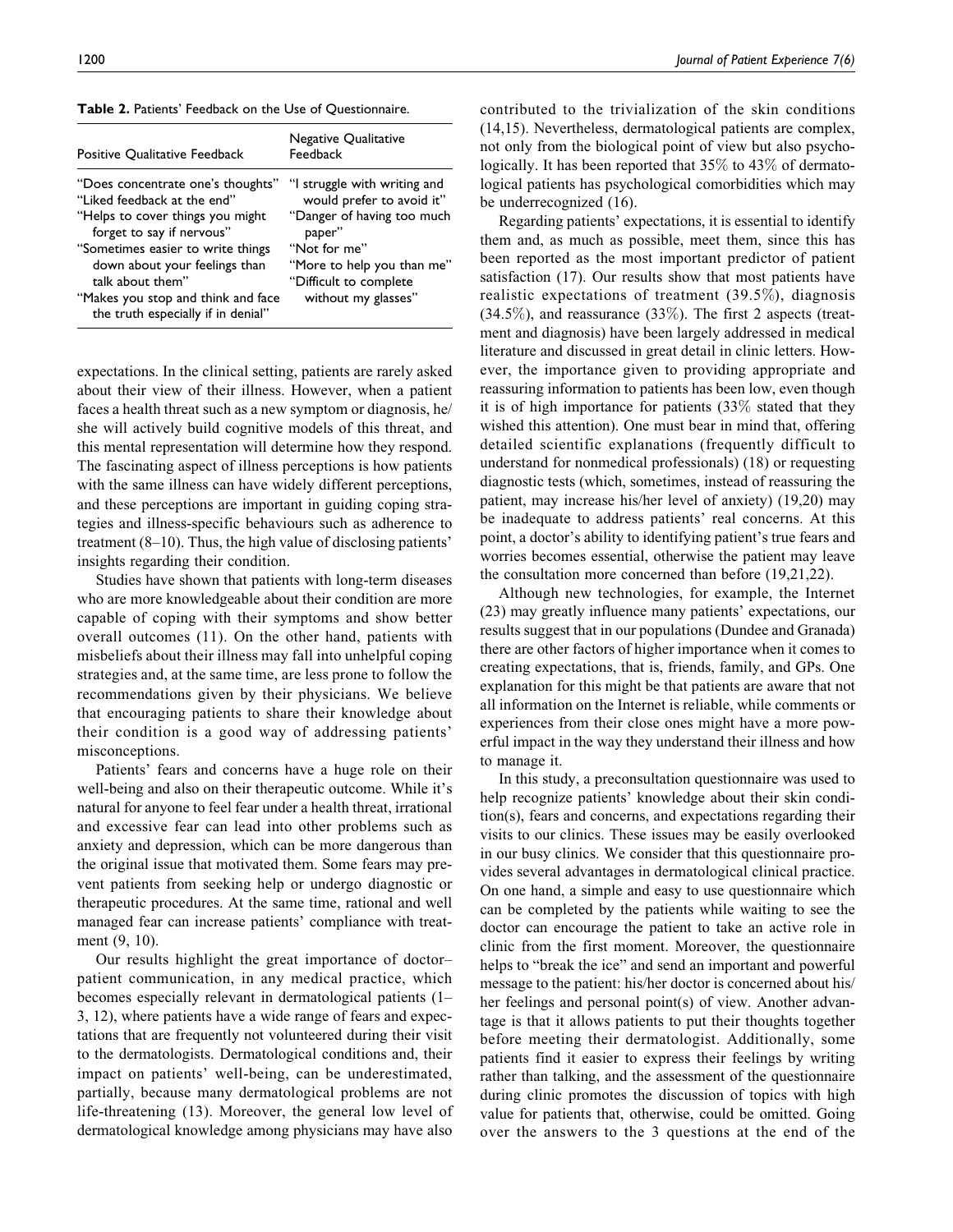consultation "blindly," that is, not looking at the responses until the "standard" consultation is complete is a useful way to check whether any important details have been missed and, in repeating key points, is a form of active listening which may improve patient satisfaction.

Most of the patients in our study (74%) considered that the questionnaire had been useful for them. Although in most cases, the questionnaire did not modify the therapeutic approach, it must be highlighted that for 24 (12.5%) patients the information collected from the questionnaire (and its subsequent discussion in clinic) was of great value in this regard which emphasized the usefulness of the questionnaire. Moreover, even in those cases where the questionnaire did not modify the clinical approach and/or treatment choice, the active participation of patients in clinic, promoted by this questionnaire (among other actions to enhance doctor– patient communication), may improve adherence to treatment and therefore maximizes therapeutic outcomes  $(2,3,8,24)$ .

Another interesting finding in our study is that, contrary to what might be expected, patients attended in Scotland and Spain showed similar results regarding their fears and expectations.

Study limitations include the lack of a control group; additional studies with control group will be required to accurately measure the impact of the questionnaire on patients' satisfaction and clinical outcomes. Although most of our patients stated that the questionnaire had been useful for them, some of these patients may have stated it thinking that it would please their doctor. Additionally, the dermatologists taking part in this study are interested in psychosocial aspects of care, so may overemphasize the usefulness of the questionnaire in clinical practice (investigator bias). Three parents fulfil the questionnaire for their children, what implies that for those cases the questionnaire was not actually gathering the patients' insights but their parents'.

# **Conclusions**

Our results show that dermatological patients come to our clinic with a variable level of insights/knowledge about their skin disorder and often have several concerns and expectations which they may not express voluntarily. Clear patient– doctor communication is essential to identify and explore these issues and provide comprehensive holistic health care. In order to enhance this communication, we recommend using a brief and easy to use preconsultation questionnaire as a cost-effective way of breaking the ice.

### **Authors' Note**

All authors approve the submission. All authors had access to the data and a role in writing the manuscript. All authors have participated sufficiently to take public responsibility for appropriate portions of the work.

### **Declaration of Conflicting Interests**

The author(s) declared no potential conflicts of interest with respect to the research, authorship, and/or publication of this article.

#### **Funding**

The author(s) received no financial support for the research, authorship, and/or publication of this article.

#### **References**

- 1. Tak H, Ruhnke GW, Shih YC. The association between patient-centered attributes of care and patient satisfaction. Patient. 2015;8:187-97.
- 2. Goldzweig G, Abramovitch A, Brenner B, Perry S, Peretz T, Baider L. Expectations and level of satisfaction of patients and their physicians: concordance and discrepancies. Psychosomatics. 2014; 56:521-9.
- 3. Ostermann J, Brown DS, de Bekker Grob EW, Mühlbacher AC, Reed SD. Preferences for health interventions: improving uptake, adherence, and efficiency. Patient. 2017;10:511-514.
- 4. Picardi A, Abeni D, Melchi CF, Puddu P, Pasquini P. Psychiatric morbidity in dermatological outpatients: an issue to be recognized. Br J Dermatol. 2000;143:983-91.
- 5. Ahmad K, Ramsay B. Patients' fears and expectations: exploring the hidden agenda in our consultation. Arch Dermatol. 2009;145:722-3.
- 6. Picardi A, Mazzotti E, Pasquini P. Prevalence and correlates of suicidal ideation among patients with skin disease. J Am Acad Dermatol. 2006;54:420-6.
- 7. Picardi A, Pasquini P, Abeni D, Fassone G, Mazzotti E, Fava GA. Psychosomatic assessment of skin diseases in clinical practice. Psychother Psychosom. 2005;74:315-22.
- 8. Keith PJ, Weinman J. Why illness perceptions matter. Clin Med. 2006:6:536-9.
- 9. Leventhal H, Nerenz DR, Steele DS. Illness representations and coping with health threats. In: Baum A, Singer JE, eds. Handbook of Psychology and Health. New York: Erlbaum; 1984. 221-252.
- 10. Leventhal HBY, Brownlee S, Diefenbach M, Leventhal E, Patrick-Miller L, Robitaille C. Illness representations: theoretical foundations. In: Petrie KJ, Weinman J, eds. Perceptions of Health and Illness: Current Research and Applications. Amsterdam: Harwood Academic Publishers; 1997; 19-45.
- 11. Wahl AK, Robinson HS, Langeland E, Larsen MH, Krogstad AL, Moum T. Clinical characteristics associated with illness perception in psoriasis. Acta Derm Venereol. 2014;94:271-5.
- 12. Sorenson E, Malakouti M, Brown G, Koo J. Enhancing patient satisfaction in dermatology. Am J Clin Dermatol. 2015;16:1-4.
- 13. Chren MM, Lasek RJ, Flocke SA, Zyzanski SJ. Improved discriminative and evaluative capability of a refined version of Skindex, a quality-of-life instrument for patients with skin diseases. Arch Dermatol. 1997;133:1433-40.
- 14. Antic M, Conen D, Itin PH. Teaching effects of dermatological consultations on nondermatologists in the field of internal medicine. A study of 1290 inpatients. Dermatology. 2004;208(1): 32-7.